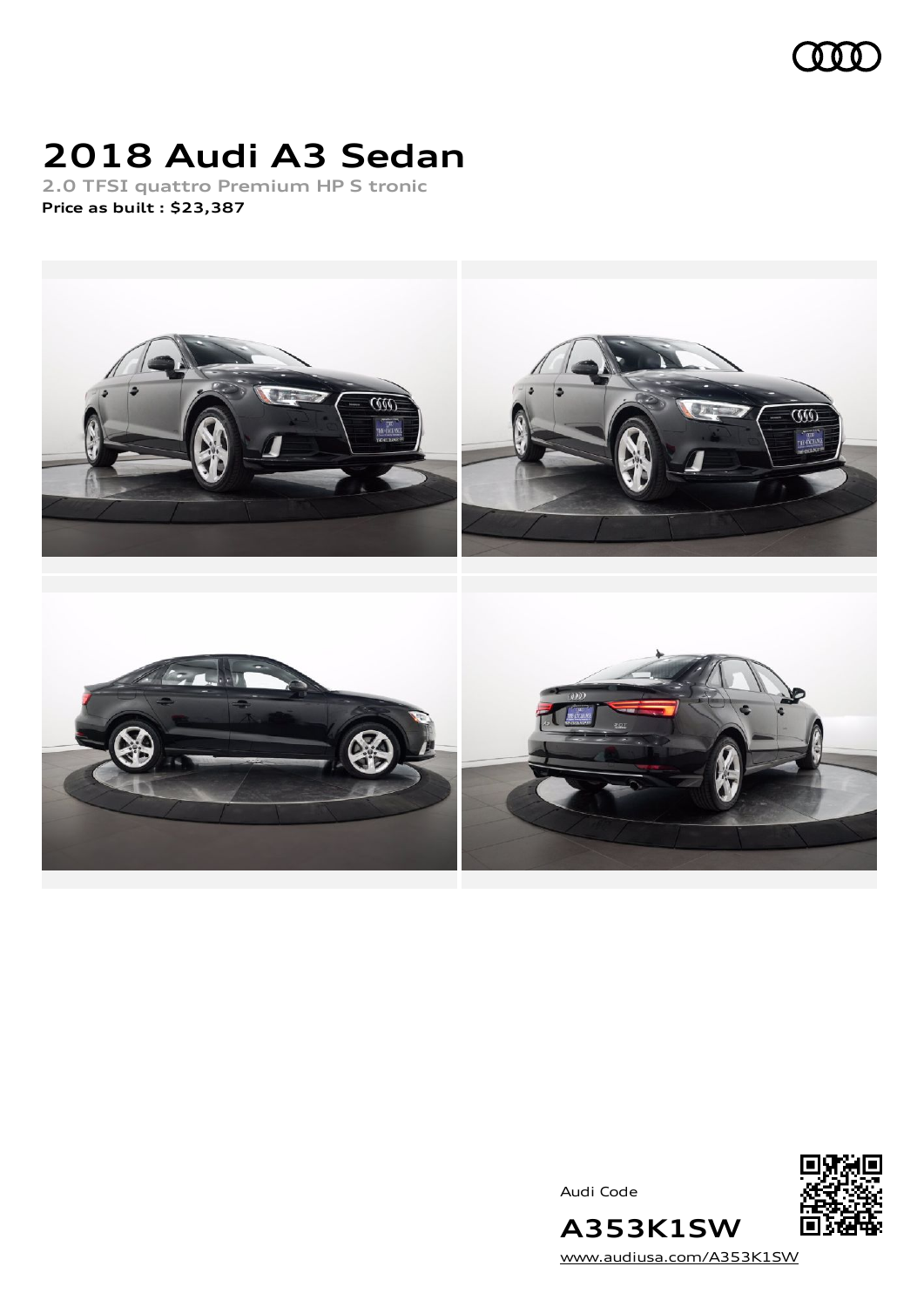## **Summary**

**Audi 2018 Audi A3 Sedan** 2.0 TFSI quattro Premium HP S tronic

**Price as buil[t](#page-10-0)** \$23,387

#### **Exterior colour**

Brilliant Black

#### **Interior colour**

| Black |
|-------|
| Black |
| Black |
| Black |
|       |



#### **Further Information**

| Type of vehicle | Used car     |
|-----------------|--------------|
| Mileage         | 68,639 miles |
| Warranty        | No           |
|                 |              |

#### **Technical Specifications**

| Engine type                  | Four-cylinder                                 |
|------------------------------|-----------------------------------------------|
| stroke                       | Displacement/Bore and 1,984/82.5 x 92.8 cc/mm |
| Torque                       | 258 @ 1,600 - 4,400 lb-ft@rpm                 |
| Top track speed              | 130 mph mph $1$                               |
| Acceleration (0 - 60<br>mph) | 5.8 seconds seconds                           |
| Recommended fuel             | Premium                                       |

#### **Audi Code** A353K1SW

**Your configuration on www.audiusa.com** [www.audiusa.com/A353K1SW](https://www.audiusa.com/A353K1SW)

**Commission number** a047e2a10a0e09a9486d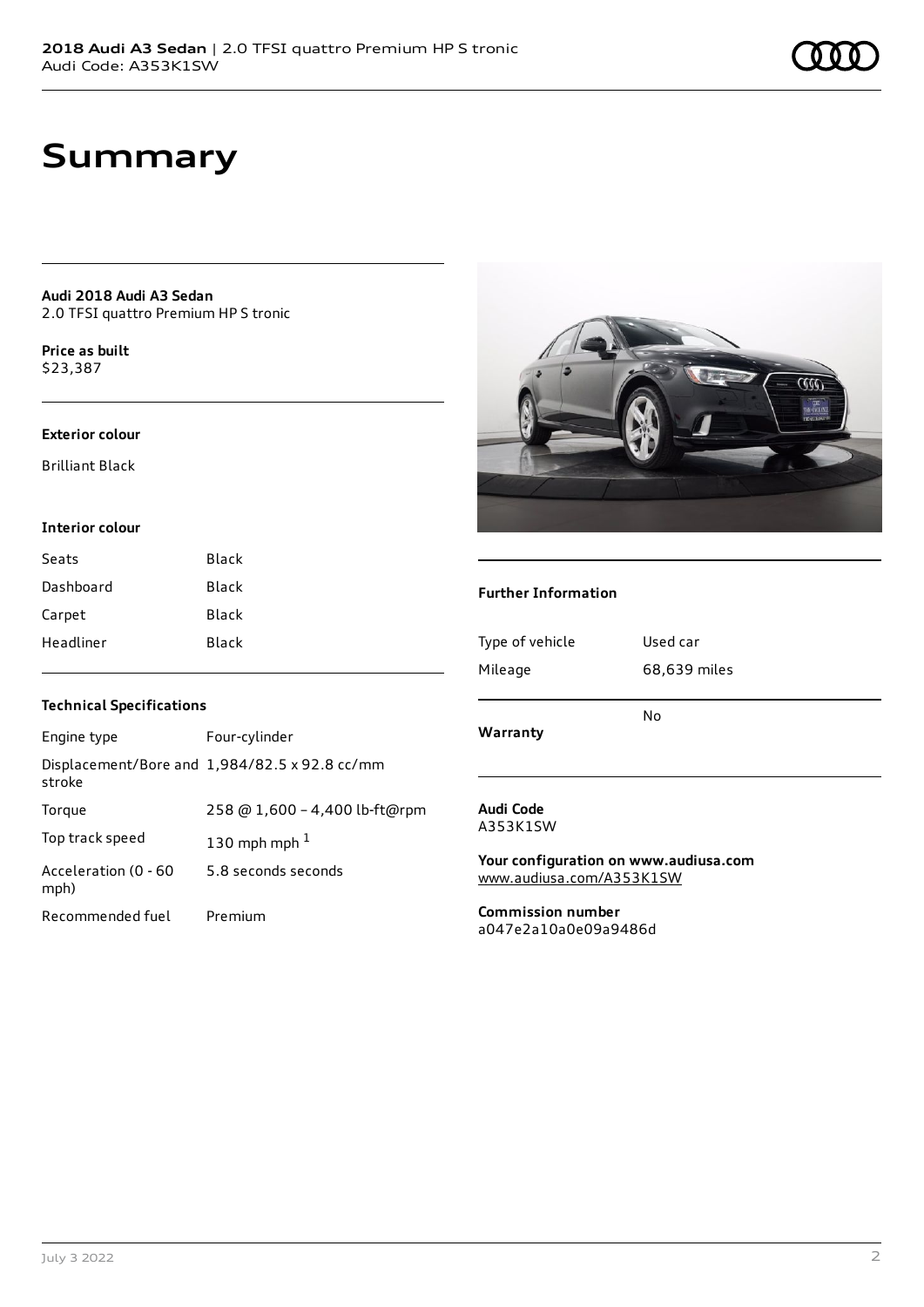# **Equipment**

Brilliant Black

Audi advanced key-keyless start, stop and entry

Convenience package

Ambient LED interior lighting package

Audi smartphone interface including Apple CarPlay™ and Google™ Android Auto™ for compatible devices

Connectivity package

MMI® radio







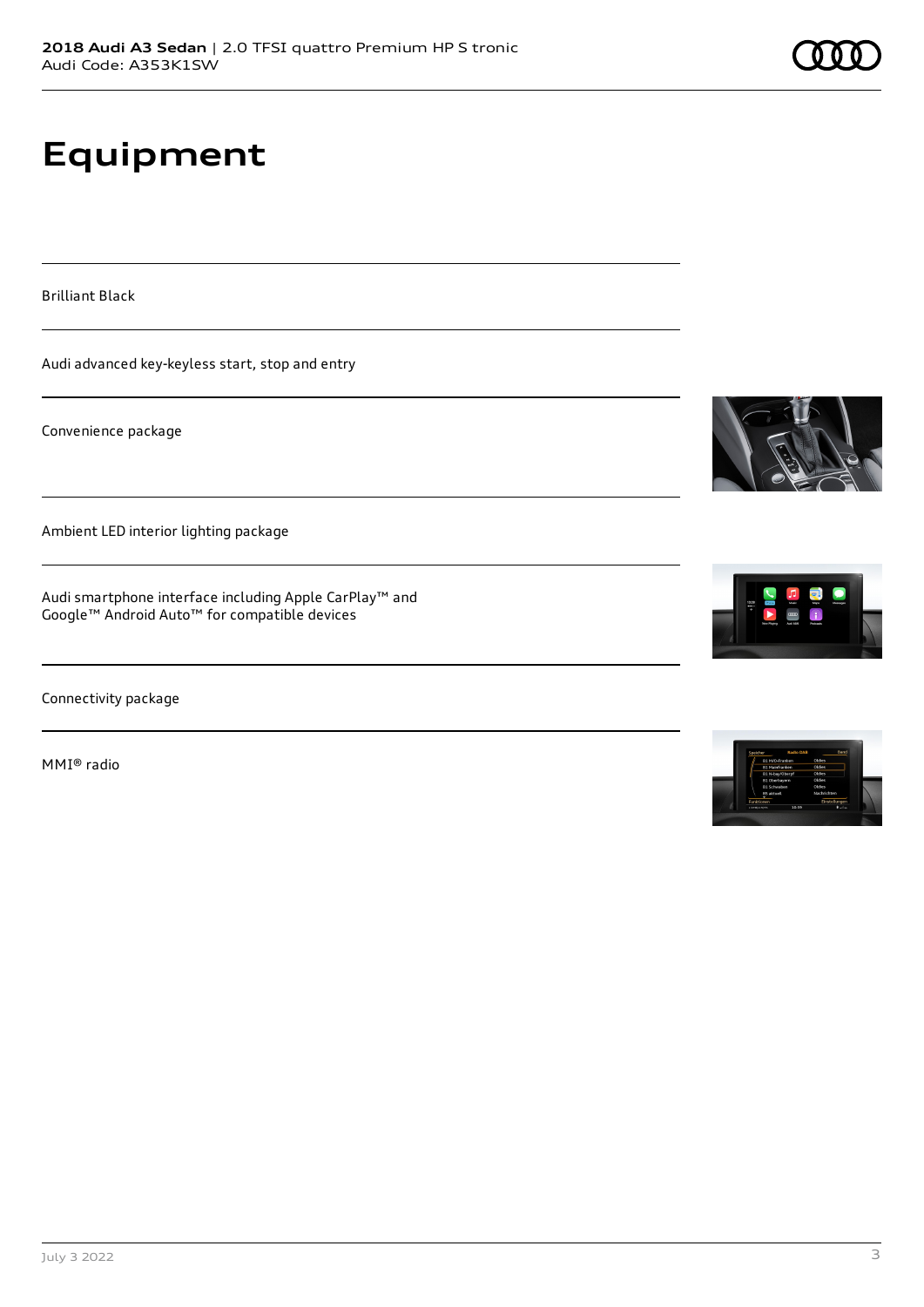# **Standard features**

### **Safety and Security**

| 4UB   | Driver and front-passenger advanced airbags                         |
|-------|---------------------------------------------------------------------|
| 1AS   | Electronic Stability Control (ESC) with<br>traction control (ASR)   |
| UH1   | Electromechanical parking brake                                     |
| 8T2   | Cruise control with coast, resume and<br>accelerate features        |
| 6Y8   | Top track speed of 155 mph                                          |
| 4H3   | Integrated child door locks in rear doors                           |
| 1 N 3 | Electromechanical power steering                                    |
| 7K6   | Tire-pressure monitoring system                                     |
| 4X3   | Front thorax side airbags and Sideguard®<br>head curtain airbags    |
| 8N6   | Rain/light sensor for automatic windshield<br>wipers and headlights |
| 3B7   | Lower Anchors and Tethers for Children<br>(LATCH) in rear seats     |
|       |                                                                     |

#### **Exterior**

| 0P <sub>0</sub> | Dual exhaust outlets with chrome tips                    |
|-----------------|----------------------------------------------------------|
| 6XD             | Power-adjustable heated exterior side<br>mirrors         |
| 1S1             | Car jack                                                 |
| 9T 1            | Heated windshield washer nozzles                         |
| 0N4             | 4-link rear suspension                                   |
| 8IH             | Xenon plus headlights with LED daytime<br>running lights |
| 8TB             | Rear fog lights                                          |
| H7K             | 17" 225/45 all-season tires                              |
| 8SK             | LED taillights                                           |
| 4KC             | Side and rear windows in heat-insulating<br>glass        |

#### **Exterior**

| 47F  | Black trim around exterior side windows |
|------|-----------------------------------------|
| CT0. | 17" 5-arm design wheels                 |

#### **Interior**

| QJ1              | Aluminum interior package (climate control<br>vent and door handle surrounds, mirror and<br>window control trims) |
|------------------|-------------------------------------------------------------------------------------------------------------------|
| 3FB              | Panoramic sunroof                                                                                                 |
| 7M3              | Aluminum door sill inlays                                                                                         |
| 6NO              | Black cloth headliner                                                                                             |
| 9AK              | Dual-zone automatic climate control                                                                               |
| 412              | Manual-dimming interior rear view mirror                                                                          |
| 1 XW             | Three-spoke multifunction steering wheel                                                                          |
| 6E3              | Front center armrest                                                                                              |
| 7F9              | Leather-wrapped gear selector                                                                                     |
| 3 <sub>NU</sub>  | Load-through facility                                                                                             |
| 7HA              | Without extended leather package                                                                                  |
| N4M              | Leather seating surfaces                                                                                          |
| 4A3              | <b>Heated front seats</b>                                                                                         |
| 5 <sub>M</sub> A | Micrometallic Silver inlays                                                                                       |
|                  |                                                                                                                   |

#### **Infotainment and Driver Assistance**

| 6K2 | Audi pre sense® front with pedestrian<br>protection |
|-----|-----------------------------------------------------|
| 7W1 | Audi pre sense® basic                               |
| KA2 | Rear view camera                                    |
| 9VD | Audi sound system                                   |

### **(1/2)**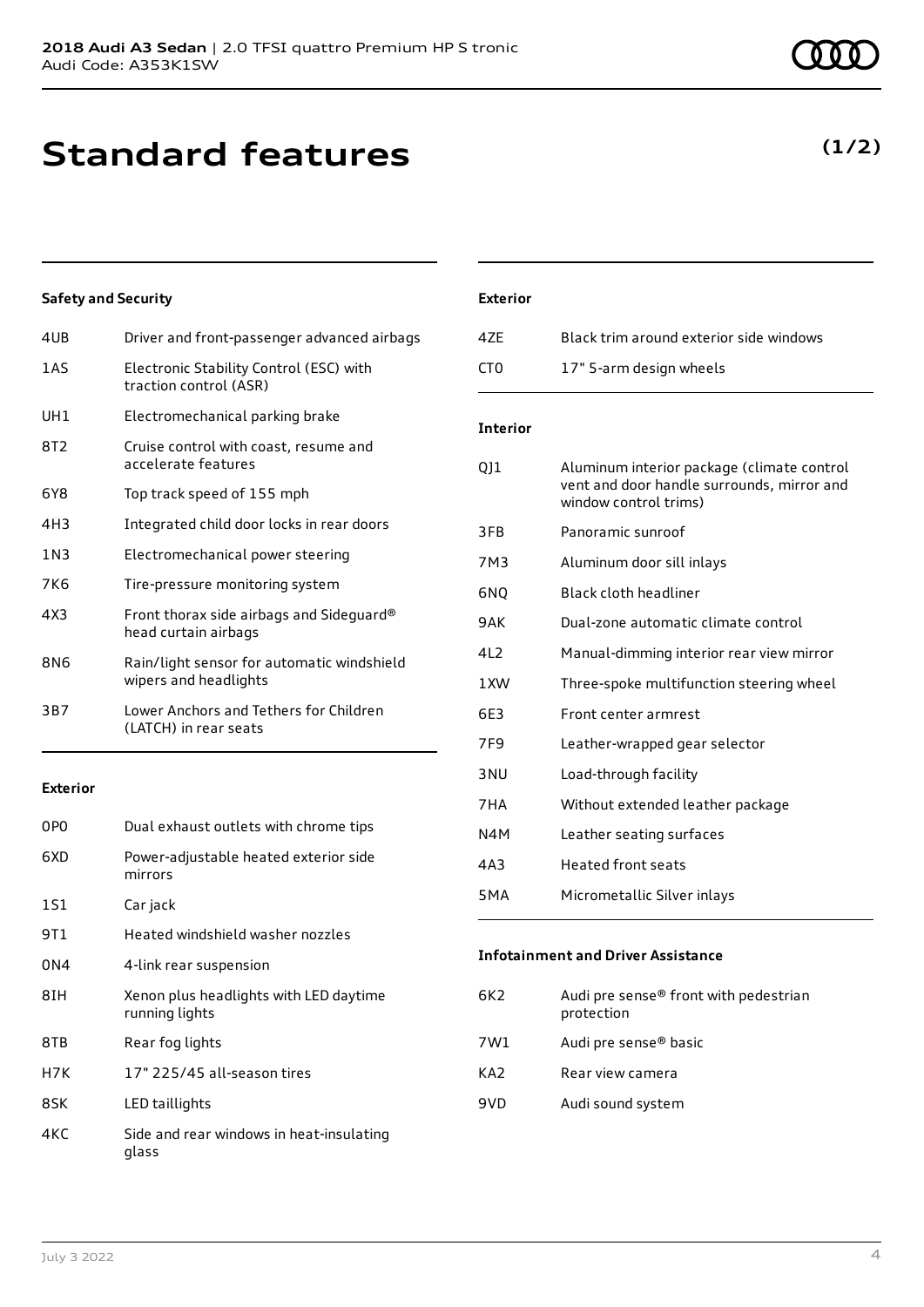**(2/2)**

# **Standard features**

#### **Infotainment and Driver Assistance**

- 9S5 Driver information system
- QV3 SiriusXM® Satellite Radio
- 9ZX BLUETOOTH® wireless technology preparation for compatible devices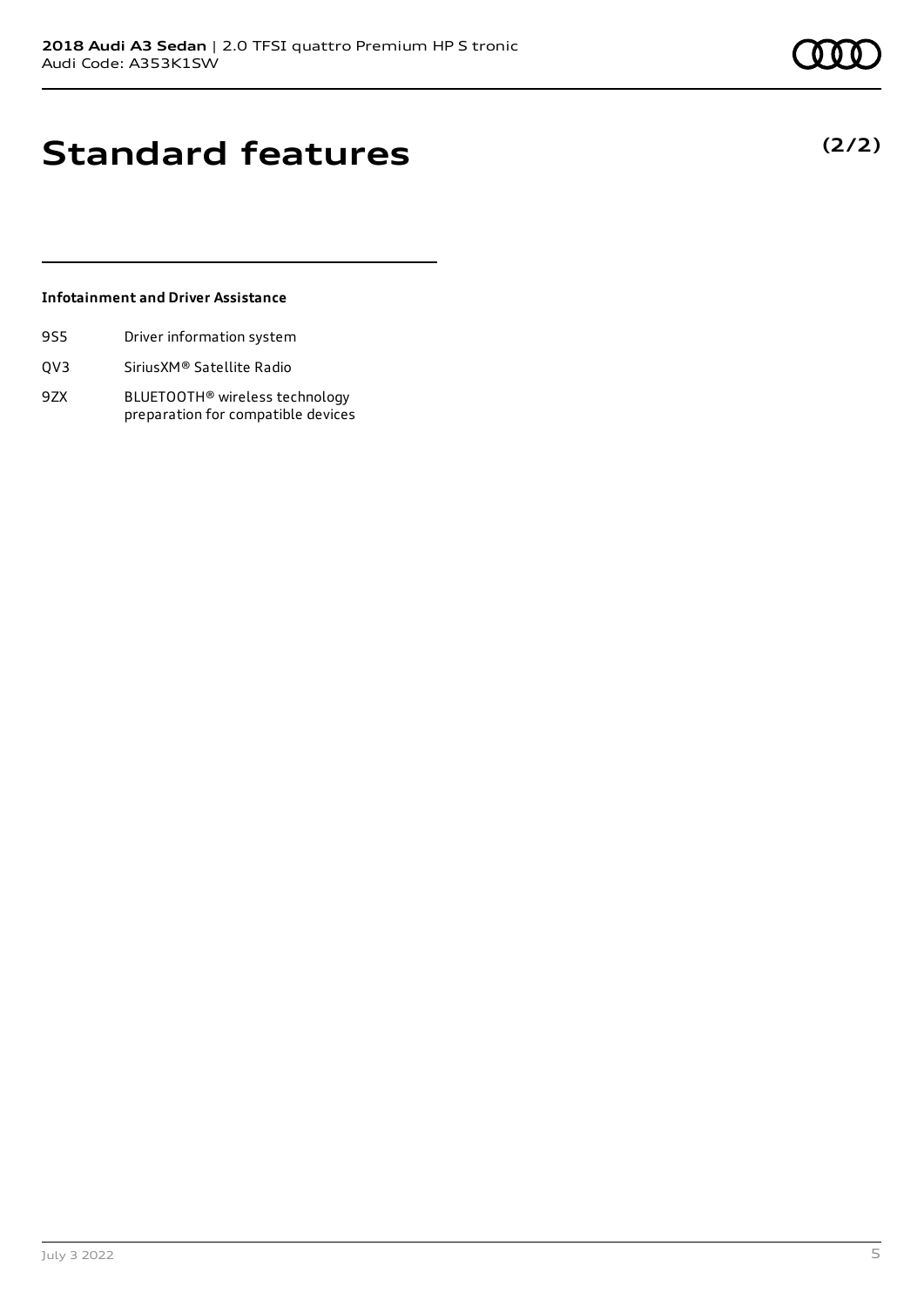# **Dealer remarks**

KBB.com 10 Most Awarded Brands. Delivers 31 Highway MPG and 24 City MPG! This Audi A3 Sedan boasts a Intercooled Turbo Premium Unleaded I-4 2.0 L/121 engine powering this Automatic transmission. Window Grid Diversity Antenna, Wheels: 7.5" x 17" 5-Arm-Design, Valet Function.

#### This Audi A3 Sedan Comes Equipped with These Options

Trunk Rear Cargo Access, Trip Computer, Transmission: S Tronic 6-Spd Dual-Clutch Automatic, Transmission w/Oil Cooler, Tires: 225/45R17 All-Season, Systems Monitor, Strut Front Suspension w/Coil Springs, Steel Spare Wheel, Speed Sensitive Rain Detecting Variable Intermittent Wipers w/Heated Jets, SIDEGUARD Curtain 1st And 2nd Row Airbags.

#### Visit Us Today

Come in for a quick visit at Audi Exchange, 2490 Skokie Valley Rd, Highland Park, IL 60035 to claim your Audi A3 Sedan!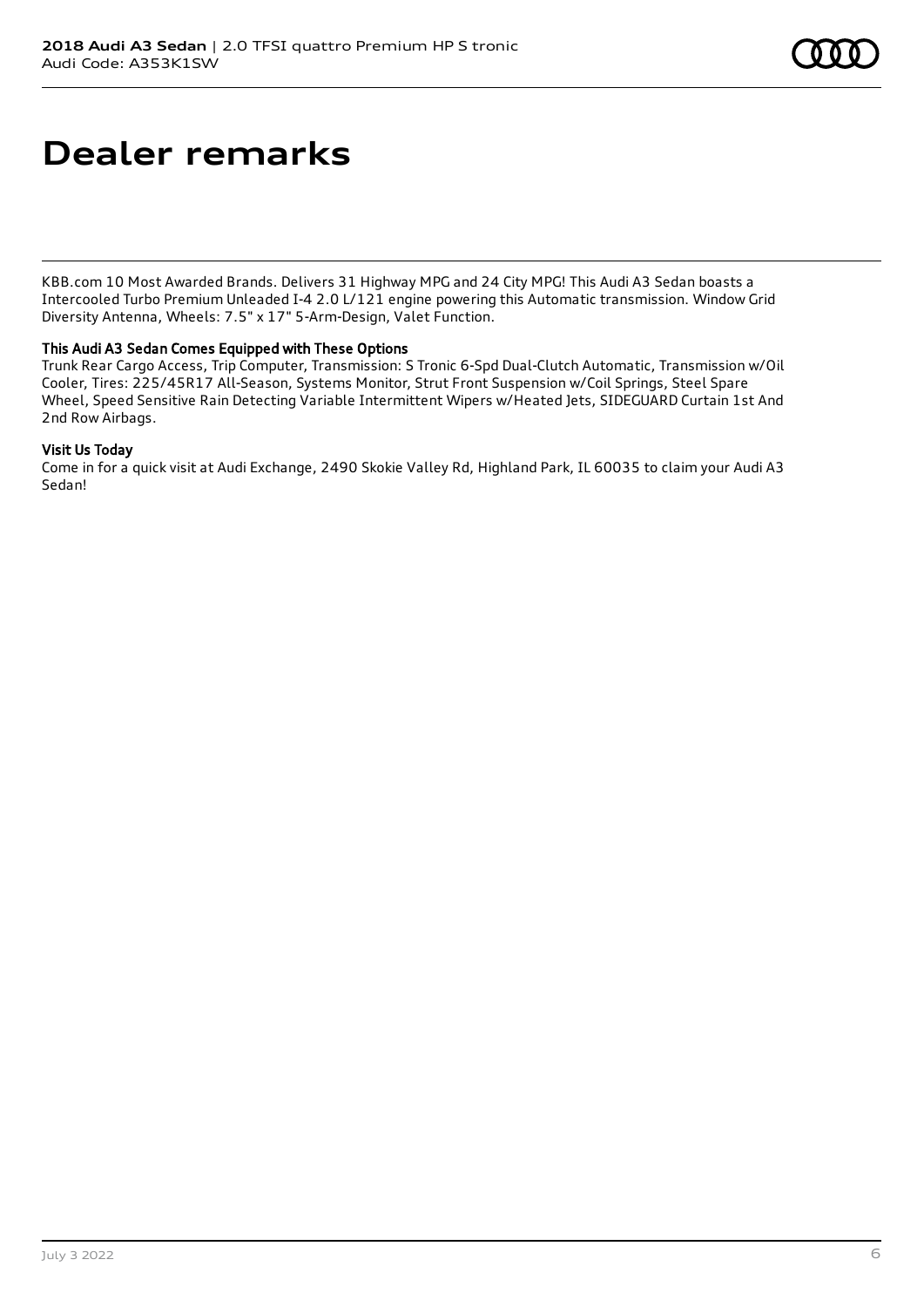# **Technical Specifications**

#### July 3 2022 7

### **Engineering | Performance**

**Electrical system**

Alternator 14 Volts - 320A Battery 12 Volts - 59Ah

Engine type Four-cylinder

| Acceleration (0 - 60<br>mph)                | 5.8 seconds seconds                           |
|---------------------------------------------|-----------------------------------------------|
| Engine block                                | Cast-iron                                     |
| Induction/fuel injection Turbocharged/TFSI® |                                               |
| Displacement                                | 2.01                                          |
| Cylinder head                               | Aluminum-alloy                                |
| Max. output ps/hp                           | 220 @ 4,500 - 6,200 @ rpm                     |
| stroke                                      | Displacement/Bore and 1,984/82.5 x 92.8 cc/mm |
| Top track speed <sup>1</sup>                | 130 mph mph                                   |
| Torque                                      | 258 @ 1,600 - 4,400 lb-ft@rpm                 |
| Valvetrain                                  | 16-valve DOHC                                 |

#### **Transmission | Drivetrain**

| Gear ratios: 6th         | 0.636:1                                                                                                           |
|--------------------------|-------------------------------------------------------------------------------------------------------------------|
| Gear ratios: Final Drive | 1st - 4th 4.769: 1, 5th - 6th &<br>Reverse 3,444: 1                                                               |
| Gear ratios: 4th         | 0.773:1                                                                                                           |
| Transmission             | Six-speed S tronic <sup>®</sup> dual-clutch<br>automatic transmission and<br>quattro <sup>®</sup> all-wheel drive |
| Gear ratios: 5th         | 0.811:1                                                                                                           |
| Gear ratios: 2nd         | 1.792:1                                                                                                           |
| Gear ratios: 3rd         | 1.125:1                                                                                                           |
| Gear ratios: Reverse     | 3.351:1                                                                                                           |
| Gear ratios: 1st         | 2.933:1                                                                                                           |

#### **Steering**

| Steering type                              | Electromechanical power steering<br>system |
|--------------------------------------------|--------------------------------------------|
| Turning diameter, curb- 36.1 ft<br>to-curb |                                            |
| Steering ratio                             | 15.3:1                                     |

#### **Suspension**

| Front axle | MacPherson front struts   |
|------------|---------------------------|
| Rear axle  | Four-link rear suspension |

### **(1/2)**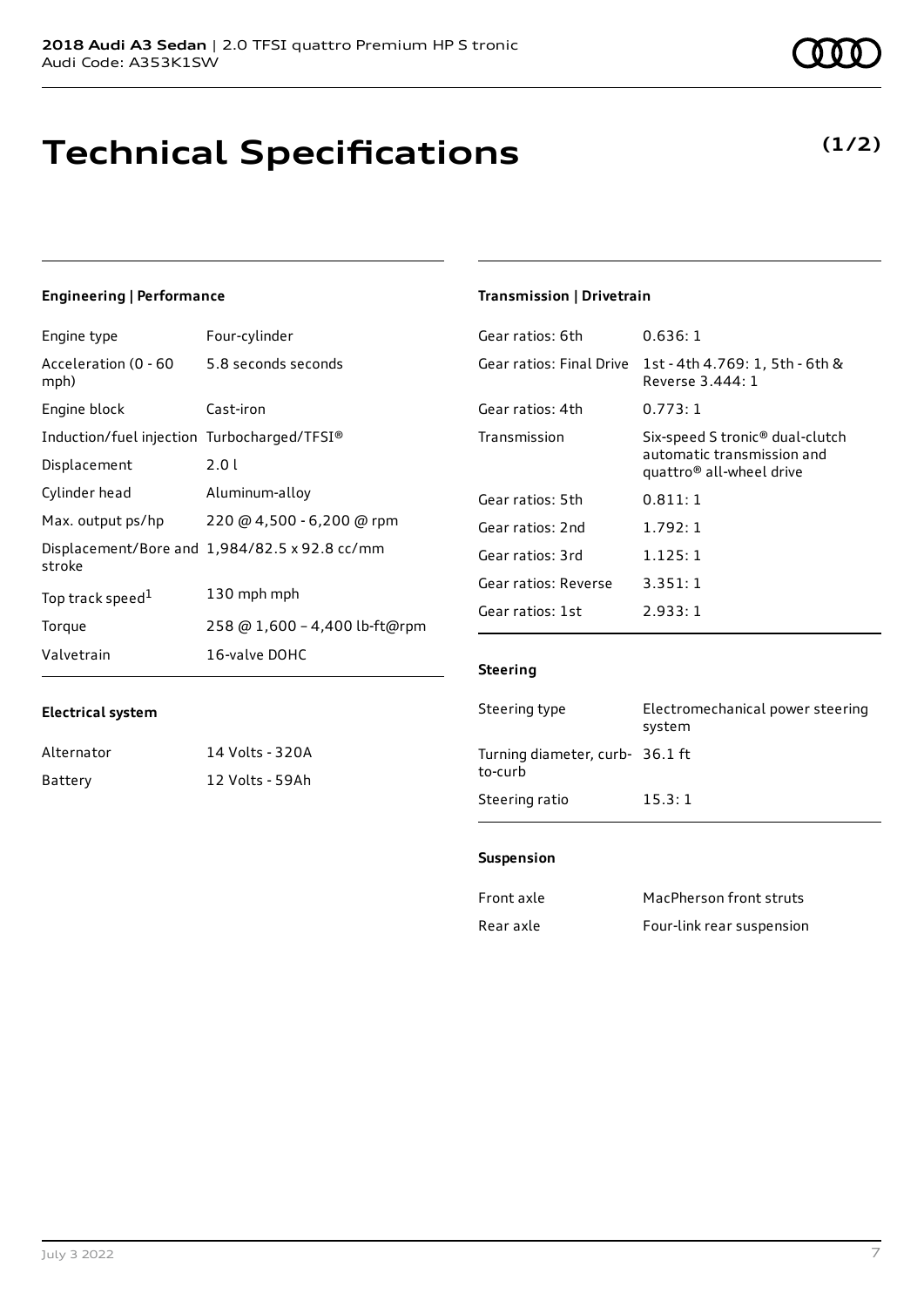## **Technical Specifications**

### **Brakes**

| Front brakes         | 12.3 (ventilated disc) in                                                                         | Se       |
|----------------------|---------------------------------------------------------------------------------------------------|----------|
| Rear brakes          | 10.7 (solid disc) in                                                                              | Sł       |
| Parking brake        | Electromechanical                                                                                 | H١       |
|                      |                                                                                                   | SL<br>Le |
| <b>Body</b>          |                                                                                                   | Sł       |
| Material             | Lightweight construction<br>technology - fully galvanized steel<br>unibody with aluminum hood and |          |
|                      | front subframe                                                                                    | Le       |
| Corrosion protection | Multistep anti-corrosion protection                                                               | Ca       |

#### **Warranty | Maintenance**

| Warranty    | 4-year/50,000 mile Audi New<br>Vehicle Limited Warranty                                   |
|-------------|-------------------------------------------------------------------------------------------|
| Maintenance | 12-month/10,000 mile (whichever<br>occurs first) NO CHARGE first<br>scheduled maintenance |

#### **Interior measurements**

| Seating capacity                          | 5                      |
|-------------------------------------------|------------------------|
| Shoulder room, rear                       | 53.0 in                |
| Head room with front<br>sunroof           | 36.5 in                |
| Leg room, rear                            | $35.1$ in              |
| Shoulder room, front                      | 54.8 in                |
| Head room with rear<br>sunroof            | $36.1$ in              |
| Leg room, front                           | 41.2 in                |
| Cargo volume, rear<br>seatbacks up/folded | 10.0, N/A cu ft, cu ft |

### **Exterior Measurements**

| Height                        | 55.7 in                                                     |
|-------------------------------|-------------------------------------------------------------|
| Length                        | 175.5 $(175.7 \text{ with } S \text{ line}^{\circledR})$ in |
| Wheelbase                     | 103.8 in                                                    |
| Drag coefficient              | 0.30 Cw                                                     |
| Overall width with<br>mirrors | 77.2 in                                                     |
| Track rear                    | $60.1$ in                                                   |
| Track front                   | 61.2 in                                                     |
| Curb weight                   | 3.362 lb                                                    |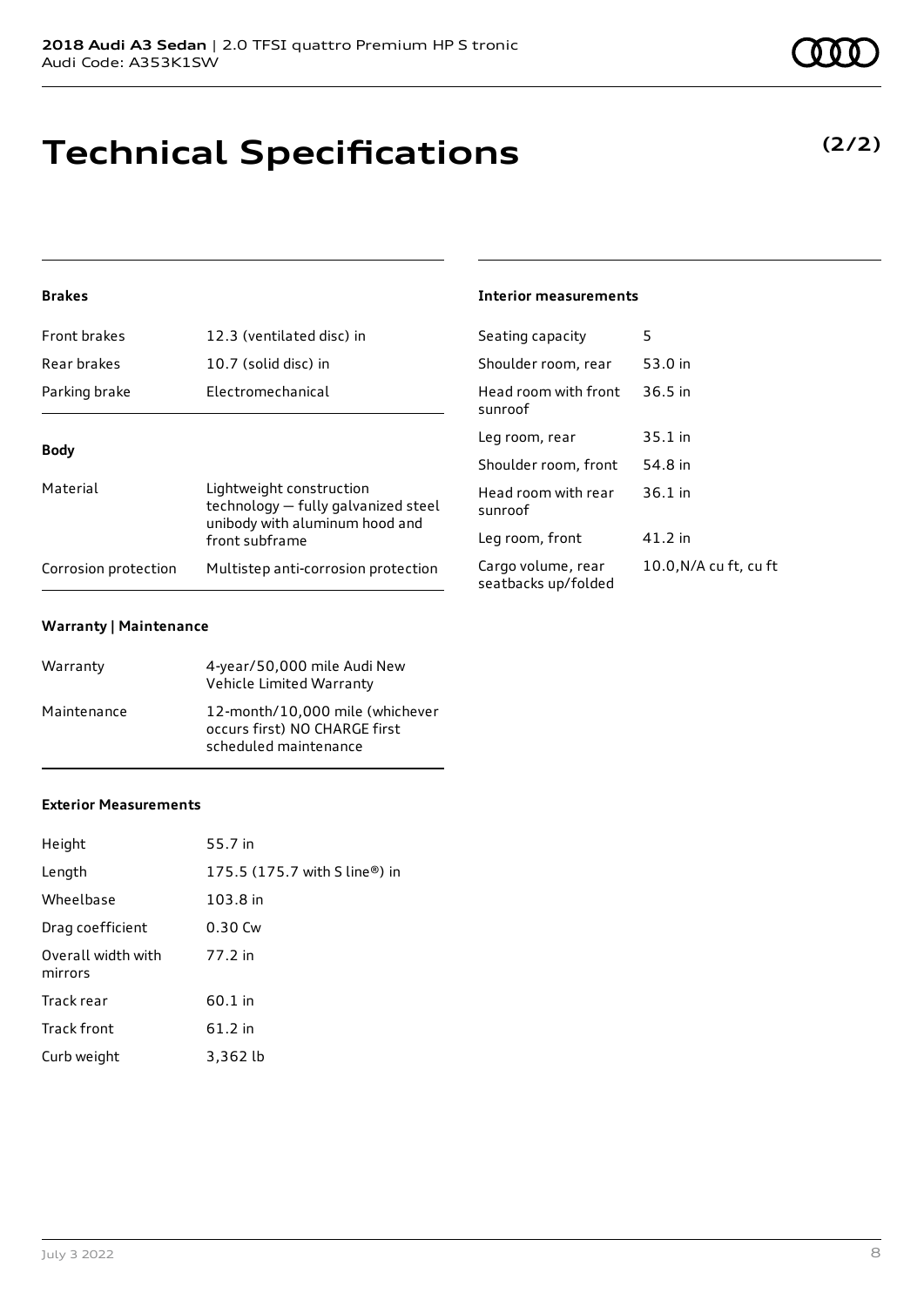

### **Consumption- and emission**

#### **Consumption by NEDC**

| urban       | 24 mpg |
|-------------|--------|
| extra-urban | 31 mpg |
| combined    | 27 mpg |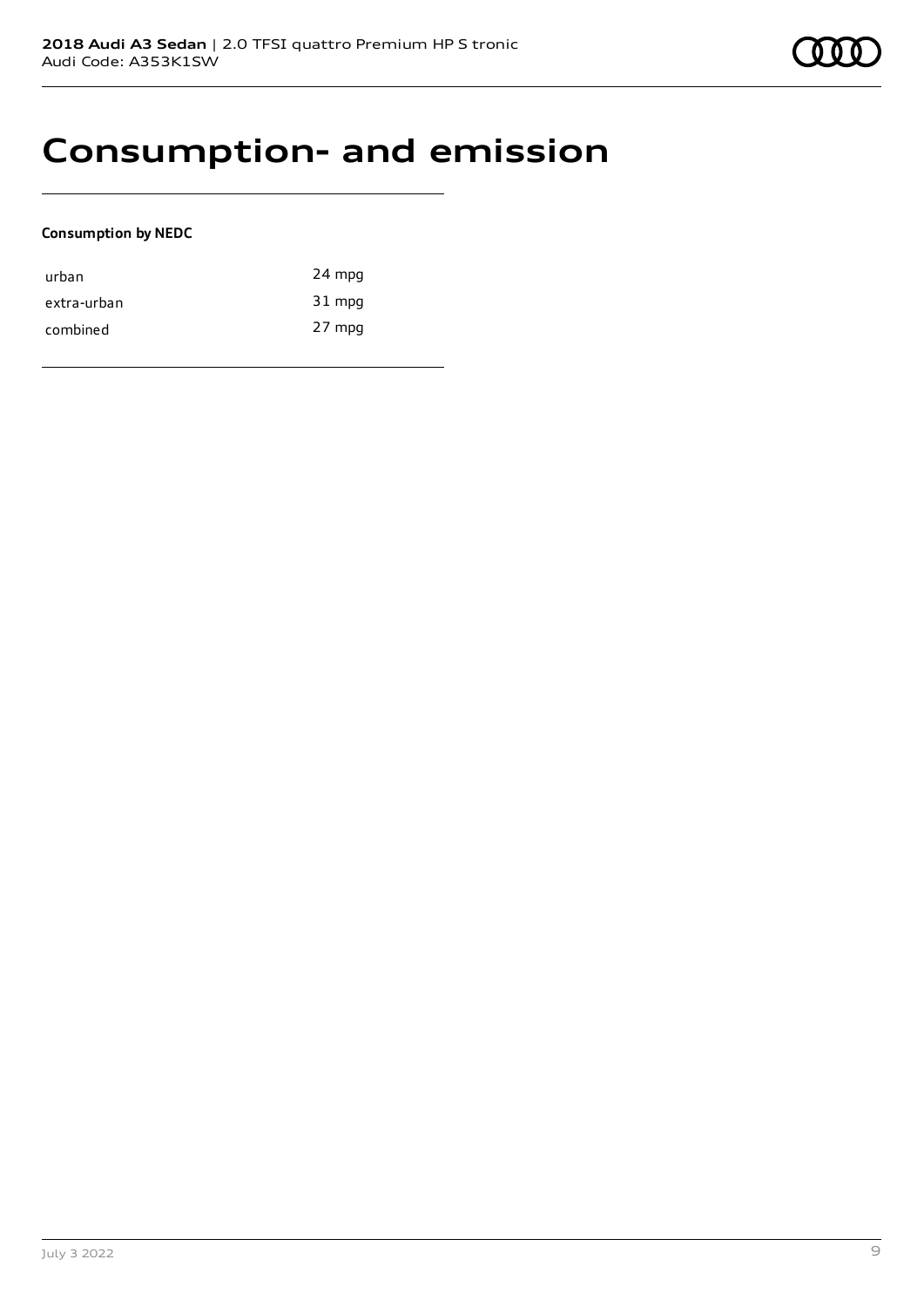

### **Contact**

Dealer **The Audi Exchange**

2490 Skokie Valley Rd 60035 Highland Park IL

Phone: +18474325020 FAX: 8479269105

www: <https://www.audiexchangeil.com/>